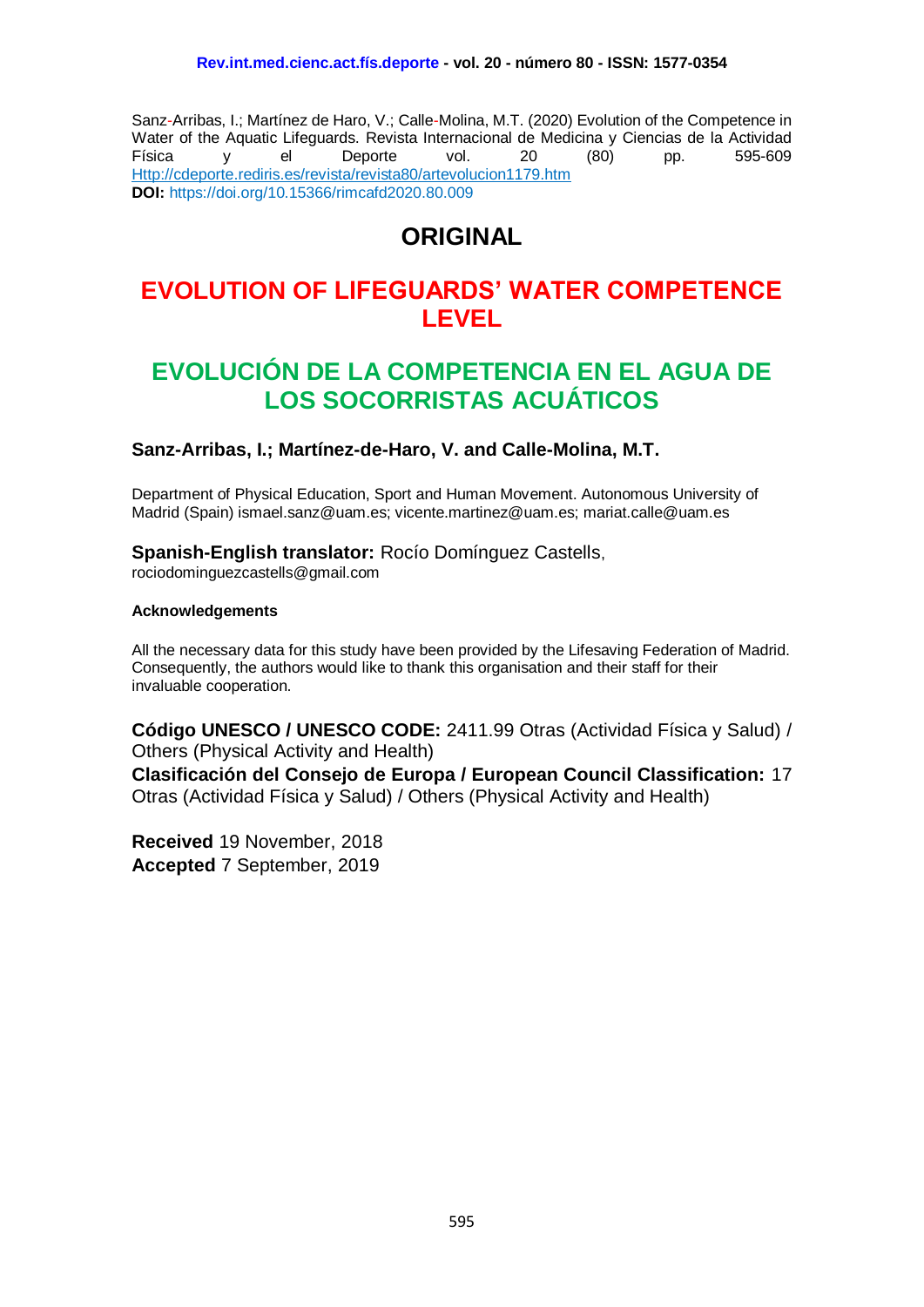# **ABSTRACT**

In 2006, the current regulation on lifesaving training in the autonomous region of Madrid (Spain) came into force. The aim of this study was to gain knowledge on the effect of the application of this regulation on the percentage of candidates who obtain a lifeguard certificate and on their water competence level. To this purpose, the time records achieved by 6,105 lifeguard candidates (4,288 men and 1,817 women) who received this training between 1993 and 2016 were analysed. The results showed that the percentage of candidates who have obtained a lifeguard certificate since the regulation came into force has increased, while their water competence level has decreased. Therefore, it is recommended that competent bodies establish aims and evaluation criteria that contribute to increasing the water competence level of these professionals.

**KEYWORDS:** lifeguard, lifesaving, rescue, drowning, physical fitness.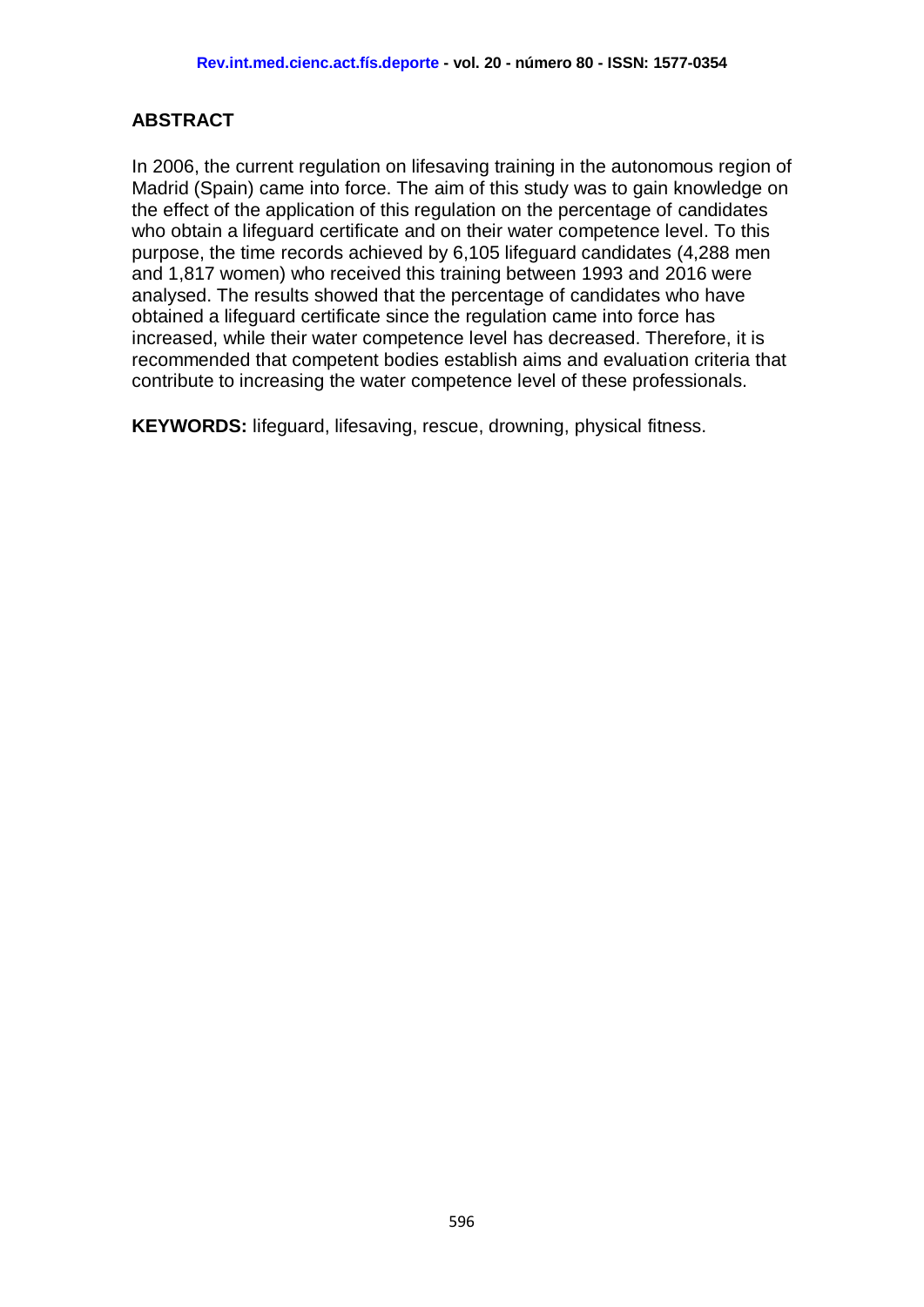# **RESUMEN**

En el año 2006 entró en vigor la normativa que actualmente regula la formación de socorristas en la Comunidad Autónoma de Madrid (España). El objetivo de este estudio es conocer la influencia de la aplicación de esta normativa sobre el porcentaje de aspirantes que obtiene el diploma de socorrista acuático y sobre su nivel de competencia en el agua. Para ello, se han analizado las marcas de tiempo acreditadas por 6.105 aspirantes a socorrista (4.288 hombres y 1.817 mujeres) que se formaron entre el año 1993 y 2016. Los resultados demuestran que, desde la entrada en vigor de dicha normativa, se ha incrementado el porcentaje de aspirantes que obtiene el diploma de socorrista acuático, pero se ha disminuido su nivel de competencia en el agua. Se recomienda que las instituciones competentes establezcan objetivos y criterios de evaluación que promuevan la mejora del nivel de competencia en el agua de estos profesionales.

**PALABRAS CLAVE:** socorrista acuático, salvamento y socorrismo, ahogamiento, condición física.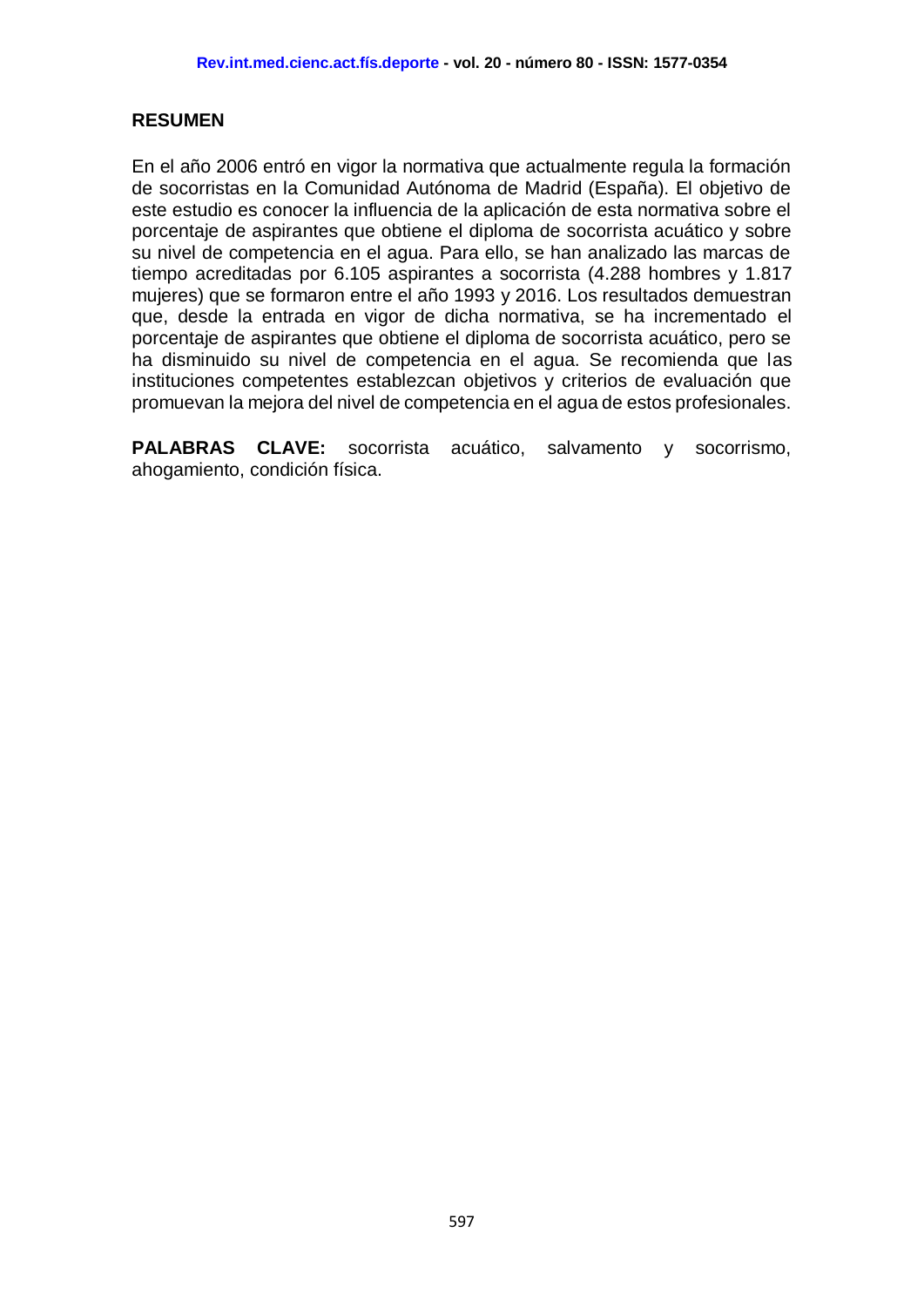## **INTRODUCTION**

It has been proved that the presence of lifeguards in aquatic facilities is one of the best ways to prevent drowning and in-water accidental death [\(Harrell, 2001;](#page-13-0) [Pelletier & Gilchrist, 2011;](#page-14-0) [Schwebel, Heater, Holder](#page-14-1) & Marciani, 2010). Moreover, the number of in-water deaths occurred in aquatic facilities without lifeguards has been verified to be higher than in those with them. In the case of Spain, 84.9% of the 2,589 people who accidentally died in the water between 2015 and 2019 did it in an aquatic facility where no lifesaving service was available or where no lifeguard was present at the moment of the accident (Royal Spanish Lifesaving Federation, 2019). Therefore, it seems necessary that the competent bodies hire lifeguards for those aquatic facilities that are regularly used by the population. It is also essential to persuade the population to use only aquatic facilities that are patrolled by these professionals. Nonetheless, the results of this report also advised that, during this same period, a total of 384 people died in aquatic facilities that were monitored by lifeguards. This figure reveals large room for improvement as regards safety in monitored aquatic facilities in Spain. With regard to this, literature establishes that lifeguards must know and apply prevention and monitoring measures that are suitable for the aquatic environment they work in. It is also essential that these health workers have good command of first aid and high level of water competence in order to successfully perform water rescue [\(Consejería de](#page-13-1)  [Sanidad y Servicios Sociales de la Comunidad de Madrid, 1998;](#page-13-1) [Ellis &](#page-13-2)  [Associates, 2002;](#page-13-2) [García Sanz, García Sanz](#page-13-3) & Díez Herrero, 2015; [International Life Saving Federation, 2000,](#page-13-4) [2007,](#page-13-5) [2013;](#page-13-6) [Palacios Aguilar, 2008;](#page-14-2) [Sanz Arribas, 2011;](#page-14-3) [The United States Lifesaving Association, 2016\)](#page-14-4).

Although all these factors affect the quality of the lifesaving service, this study focuses on the importance of lifeguards' water competence level and command of specific lifesaving skills. Related to this, it is obvious that completing a water rescue in the shortest time possible increases the chances of survival of the rescued individual and reduces the consequences of the hypoxia that drowning victims usually suffer (Austin & Macintosh, 2013; [Martínez & Hooper, 2014\)](#page-14-5). Furthermore, it has been confirmed that a delay in resuscitation has a negative effect on the final lifesaving outcome [\(Neumar et al., 2015;](#page-14-6) [Szpilman et al.,](#page-14-7)  [2014\)](#page-14-7). In fact, several authors suggested that, as long as it is possible and it does not jeopardises the lifeguard's safety, it would be worth it to start resuscitation in a water rescue even before the victim is brought to the shore. However, this is a controversial issue due to the difficulty of performing appropriate basic life support before reaching dry land [\(Szpilman & Marcio,](#page-14-8)  [2004\)](#page-14-8). Apart from the time spent on in-water rescue, it has been proved that when the level of fatigue of the person who performs the resuscitation is high, the effectiveness of this procedure decreases significantly and, consequently, the probability of successful lifesaving drops dramatically [\(Abelairas Gómez,](#page-13-7)  Romo Pérez & [Barcala Furelos, 2013\)](#page-13-7). The conclusions of all these studies suggest that having higher water competence level increases the probability of successful rescue due to the reduction in the in-water rescue time, the earlier start of the resuscitation procedure and the rescuer's lower level of fatigue.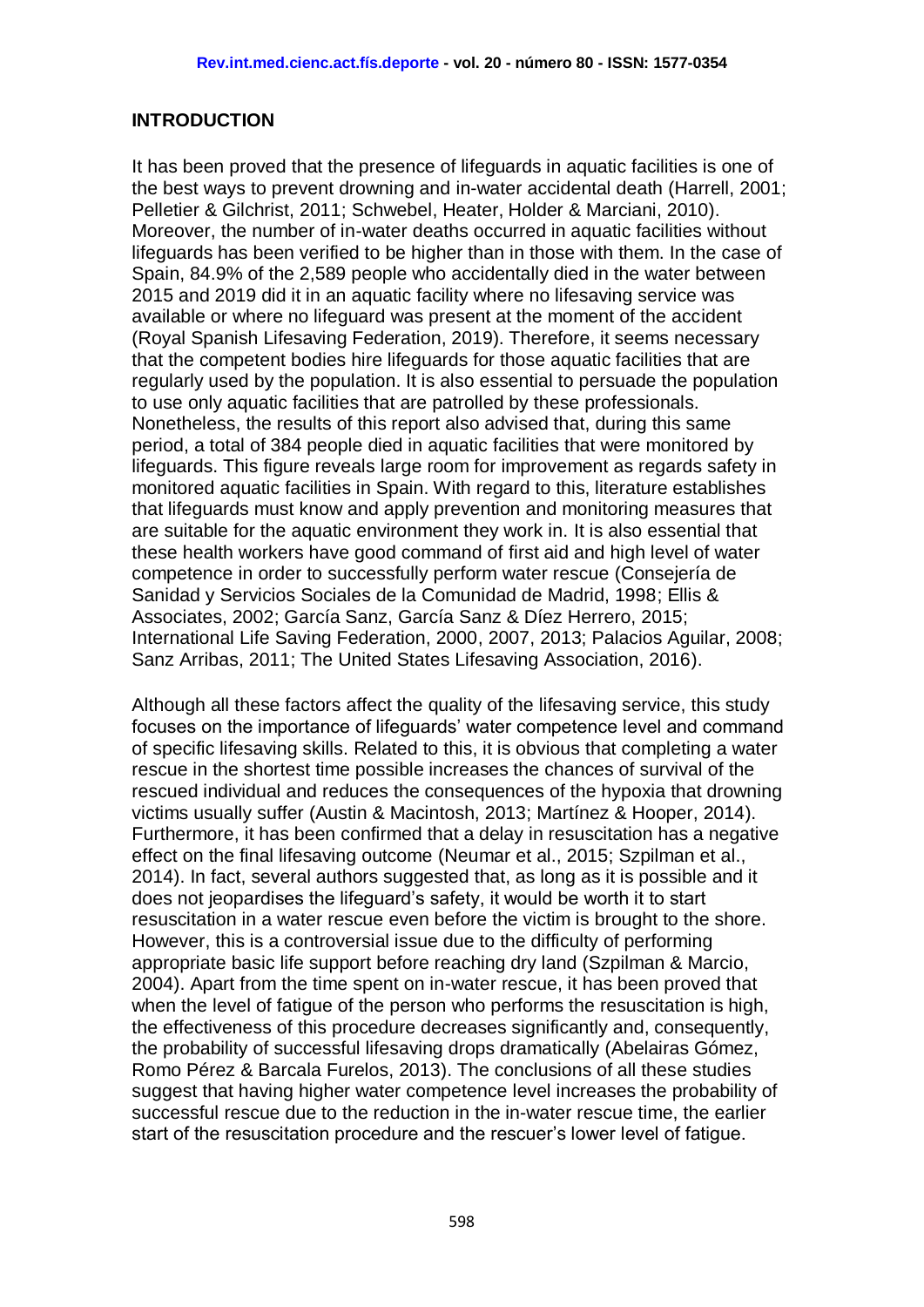Regardless of the above, it is important to assess lifeguards' water competence level, given the considerable risk these professionals take during water rescue. Specifically, between January 2015 and December 2019, 45 people died in Spain while trying to rescue other people or even their pets from the water (Real Federación Española de Salvamento y Socorrismo, 2019). These figures clearly show the huge risk taken by someone who tries to perform a water rescue, especially when the rescuer is not duly prepared.

Due to the aforementioned reasons, the majority of public and private bodies and organisations regulating lifeguard training have established a number of criteria related to water competence level that need to be met by lifeguard candidates prior to receiving this certification. Unfortunately, despite the evidence presented above, noteworthy differences have been detected in the evaluation criteria established by the different institutions and regulations on lifeguard training [\(Consejería de Sanidad y Consumo, 2006;](#page-13-8) [Cruz Roja, 2020;](#page-13-9) [Federación Madrileña de Salvamento y Socorrismo, 2017;](#page-13-10) [International Life](#page-13-4)  [Saving Federation, 2000,](#page-13-4) [2013;](#page-13-6) [Ministerio de Trabajo e Inmigración, 2011;](#page-14-9) [The](#page-14-4)  [United States Lifesaving Association, 2016\)](#page-14-4). In fact, the sustained lack of standardisation with regard to the level of difficulty of water physical tests may be the reason for lifeguards' water competence level not being homogeneous. Consequently, it is necessary to regulate and standardise the training and evaluation criteria for this certification. An example of evaluation criteria standardisation is the application of the current regulation in the autonomous region of Madrid since 2006 [\(Consejería de Sanidad y Consumo, 2006\)](#page-13-8). Prior to the application of the mentioned regulation, there was no uniform criterion for lifeguard training in this region. Therefore, the different organisations offering lifeguard training used to unilaterally decide about the aims, contents, evaluation criteria and workload of their courses, with the evident risk of generating training heterogeneity.

Nevertheless, apart from training standardisation, the level of difficulty needs to be high enough in order not to jeopardise swimmers' or lifeguards' safety. In relation to this, it has been confirmed that the mentioned regulation [\(Consejería](#page-13-8)  [de Sanidad y Consumo, 2006\)](#page-13-8) proposes different evaluation criteria from those that had been applied by some of the most experienced organisations in lifeguard training. In particular, before the application of this regulation, the Lifesaving Federation of Madrid (Federación Madrileña de Salvamento y Socorrismo, FMSS), organisation that has provided the data for this study, established that lifeguard candidates should pass all ten swimming pool tests (nine timed tests and one apnoea test). By contrast, since this regulation came into force and regardless of the training organisation, candidates in the autonomous region of Madrid must pass three water physical tests in order to get certified to work as a pool lifeguard and one additional test to work as a lifeguard in natural water areas. In short, one of the evaluation criteria that have not been modified by the mentioned regulation is the requirement of passing all water physical tests in order to obtain the certification.

The table below shows in detail what has been described above: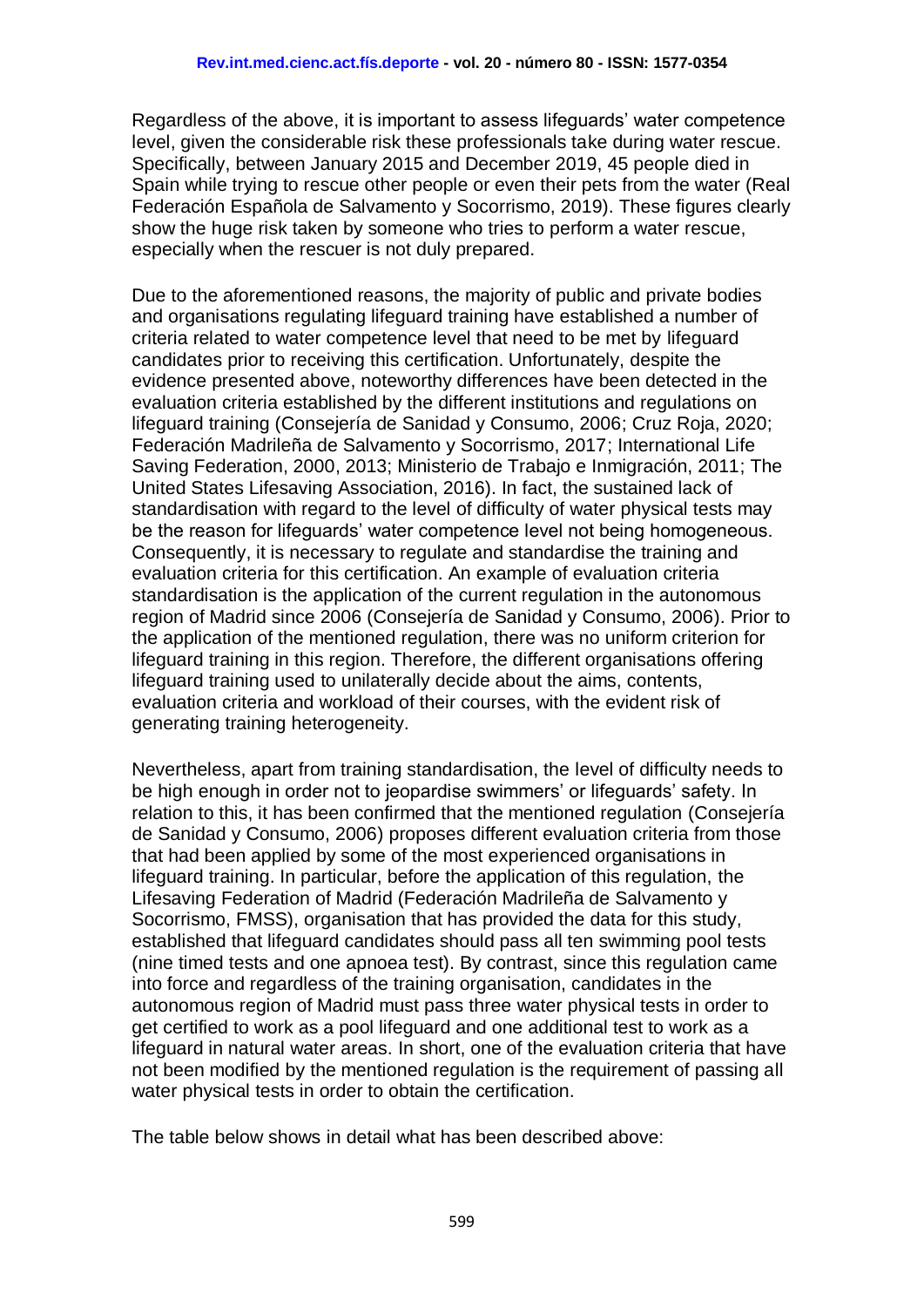**Table 1:** Tests applied by the organisation that provided the data for this study (FMSS) before the coming into force of the Order 1319/2006 and tests established by the government of the autonomous region of Madrid in the mentioned regulation.

|    | Water physical tests applied by the<br><b>FMSS</b> before the coming into force of<br>the regulation in 2006 | Water physical tests applied by in the<br>autonomous region of Madrid after the<br>coming into force of the regulation in 2006 |                                                                                                        |  |  |  |
|----|--------------------------------------------------------------------------------------------------------------|--------------------------------------------------------------------------------------------------------------------------------|--------------------------------------------------------------------------------------------------------|--|--|--|
|    | 1. 200 m freestyle (in less than 4 minutes<br>and 15 seconds).                                               | 1.<br>2.                                                                                                                       | 300 m freestyle (in less than 8 minutes).<br>100-m combined lifesaving test I with rescuing            |  |  |  |
| 2. | 100 m freestyle (in less than 1 minute and<br>40 seconds).                                                   |                                                                                                                                | equipment (in less than 3 minutes and 30<br>seconds).                                                  |  |  |  |
| 3. | 300 m freestyle with clothes (in less than<br>8 minutes).                                                    | 3.                                                                                                                             | 100-m combined lifesaving test II (in less<br>than 3 minutes).                                         |  |  |  |
| 4. | 300 m freestyle with fins (in less than 6<br>minutes).                                                       | 4.                                                                                                                             | 100 m victim rescue with fins (50 m swimming<br>plus 50 m carrying a victim in less than 3 minutes     |  |  |  |
| 5. | 100-m combined test I (in less than 3<br>minutes and 30 seconds).                                            |                                                                                                                                | and 30 seconds). This test is different from the<br>100 m carrying a victim with fins. Furthermore, it |  |  |  |
| 6. | 100-m combined lifesaving test II (in<br>less than 3 minutes).                                               |                                                                                                                                | only needs to be passed by candidates who<br>want to be certified as lifeguards in natural water       |  |  |  |
| 7. | 100 m carrying a victim (in less than 4<br>minutes).                                                         |                                                                                                                                | areas.                                                                                                 |  |  |  |
| 8. | 100 m carrying a victim with fins (in less<br>than 3 minutes and 30 seconds).                                |                                                                                                                                |                                                                                                        |  |  |  |
| 9. | 50 m victim recue with equipment (in less<br>than 1 minute and 45 seconds).                                  |                                                                                                                                |                                                                                                        |  |  |  |
|    | 10.25 m underwater swimming (no time<br>limit).                                                              |                                                                                                                                |                                                                                                        |  |  |  |

**Note 1**: As it can be seen in the table, the only test that the organisation that has provided the data has applied before and after the coming into force of the mentioned regulation was the 100-m combined lifesaving test II (in bold). Therefore, the times recorded before and after the coming into force of the regulation in 2006 can be compared.

## **AIM**

The aim of the present study was to determine the effect of the application of this regulation on the percentage of candidates who obtain a lifeguard certificate and on their water competence level.

# **METHOD**

## **Ethical principles**

The data used in this study have been provided by the Lifesaving Federation of Madrid (FMSS). The information was guaranteed to be treated for research purposes only. No personal or sensitive details that could allow for participant identification were included in this research, except for their sex. By doing so, their anonymity was ensured. In short, all national and international research ethical principles were observed and in any case were the principles of personal privacy or respect violated.

# **Sample characteristics**

Time records obtained by 6,105 lifeguard candidates (4,288 men, 1,817 women) in the 100-m combined lifesaving test II were analysed in this study.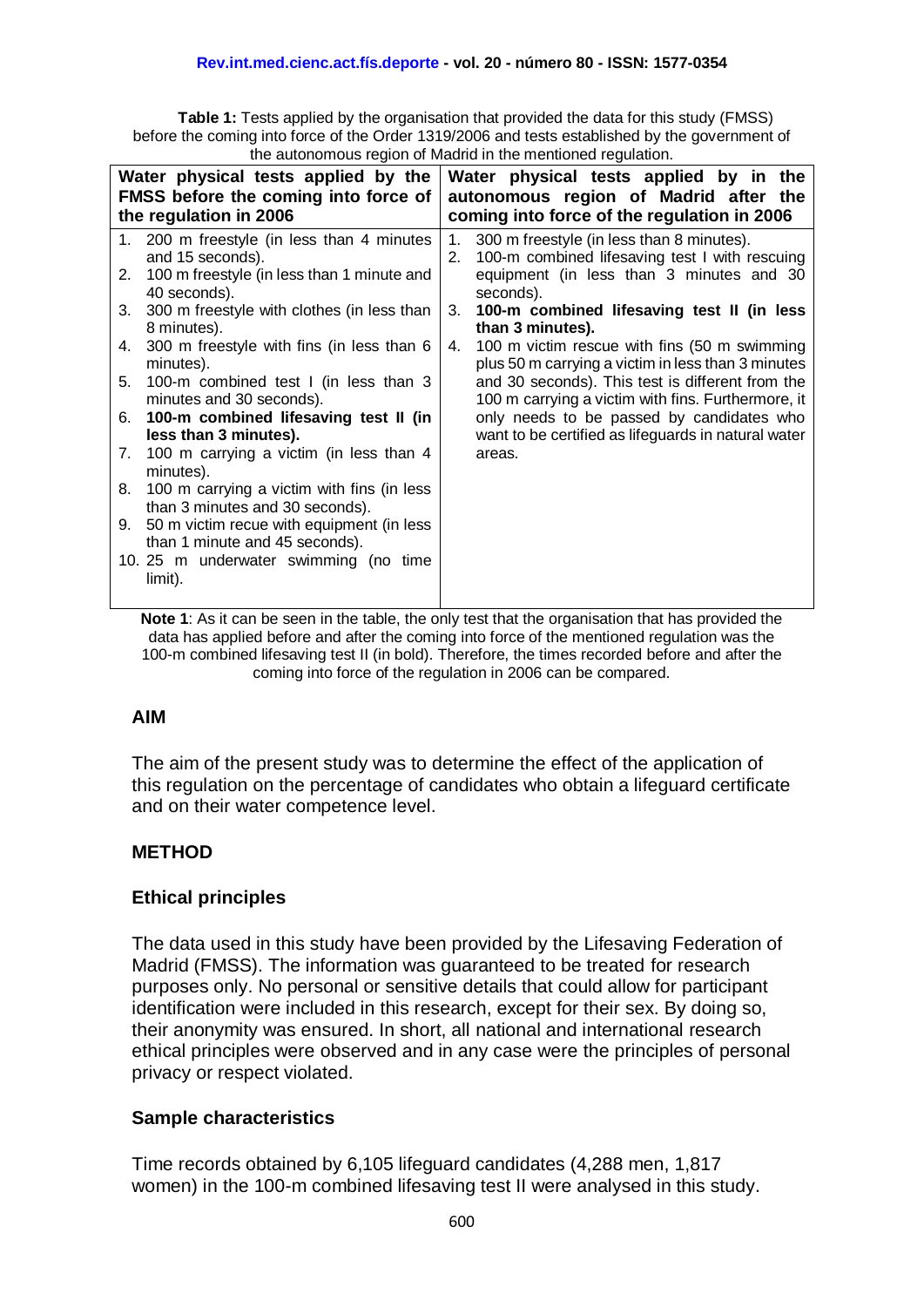Tests were timed by the teaching staff of the Lifesaving Federation of Madrid and subsequently stored by the administrative staff of this organisation. The time scope of this research spans from 1993 to 2016.

All candidates who performed this test had to meet the following criteria in order to be accepted in the lifeguard training course:

- $\bullet$  To be older than 16 years old and to have completed the 4<sup>th</sup> year of compulsory secondary education (Enseñanza Secundaria Obligatoria, E.S.O) or equivalent (Spanish school system).
- To provide an official medical certificate stating that the candidate did not suffer from any contagious infectious disease and was capable of doing physical exercise in water.
- Candidates younger than 18 years old had to provide signed permission from their parents or legal guardians authorising them to perform the necessary activities to obtain a lifeguard certificate.

## **Material and method**

#### **Human and material resources**

- Teaching staff from the Lifesaving Federation of Madrid. This teaching team met the necessary requirements to give lifeguard training within the autonomous region of Madrid.
- Administrative staff from the Lifesaving Federation of Madrid.
- Aquatic facilities with 25- and 50-m pools with minimum depth of 180cm at the spot where the manikin was placed.
- Lifesaving manikins used by the Royal Spanish Lifesaving Federation. The same manikin model was used in all tests where this material was needed. It is watertight and was completely full of water during the tests.
- Waterproof stopwatches Casio HS-30W, with 10-lap memory.
- Whistles to announce the start of the timed tests.
- All study participants performed the tests without swimming goggles.

## **Description of the test and selection criteria**

The 100-m combined lifesaving test II consists of several phases. First, diving into the water after spotting the victim. The candidate must swim 50m towards the victim, then swim 15m underwater uninterruptedly and pick the victim (manikin), which is lying at the bottom of the pool. Lastly, the candidate must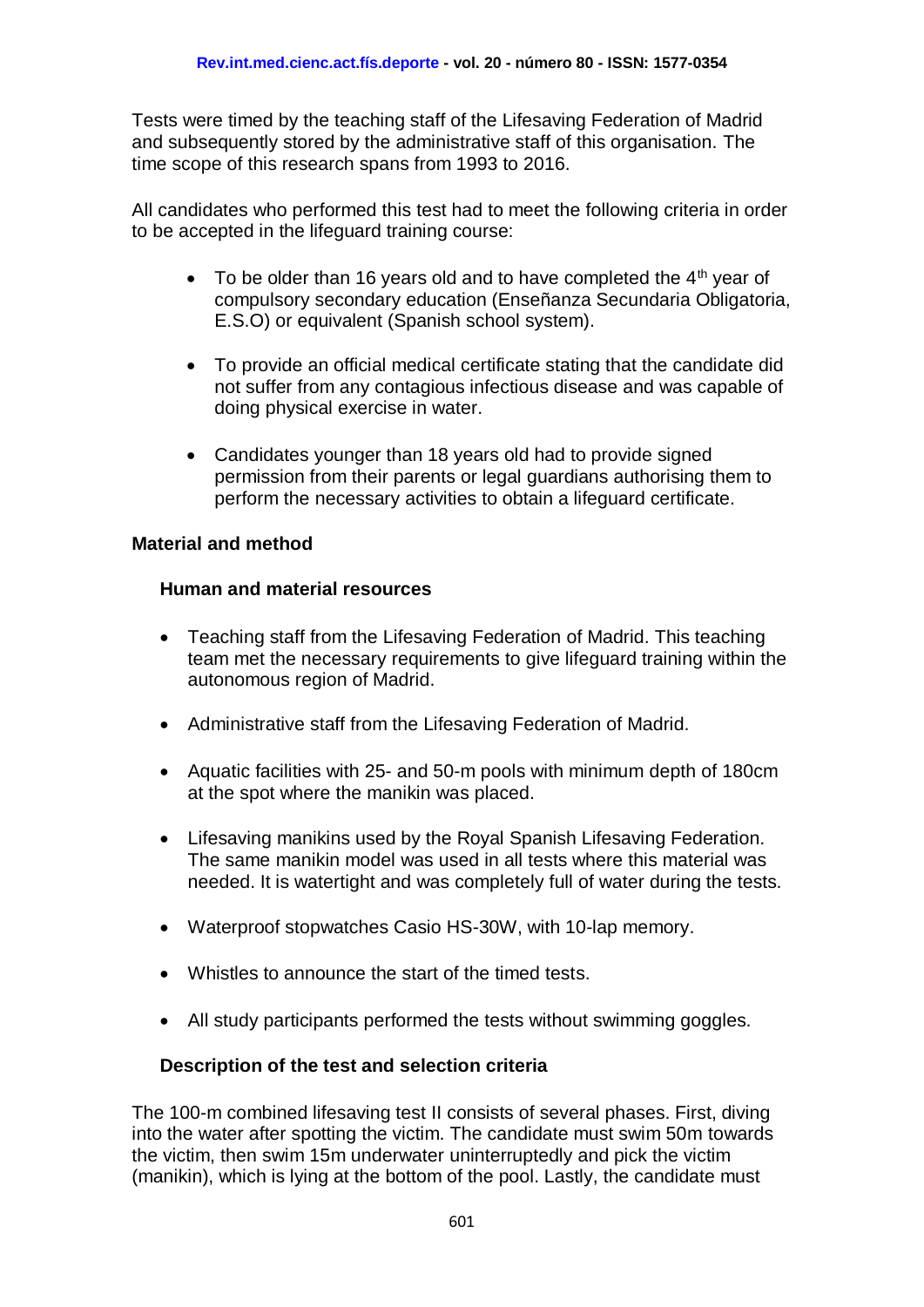carry the manikin along 35m, ensuring that its upper airways are not blocked by water o by the candidate's hands. Maximum time allowed for this test is 3 minutes. A standardised manikin (watertight and completely full of water) is used for this test, as described in the material resources section. This means the "victim" is standardised and inert. Besides, the regulation published by the autonomous region of Madrid established that the manikin must be placed at a minimum depth of 180cm and the pool where the water tests take place must be minimum 25m long [\(Consejería de Sanidad y Consumo, 2006\)](#page-13-8). The latter means that timed water tests can be performed in either 25- or 50-m pools. Thanks to the information provided by the organisation regarding the length of the testing pool, time records were divided into those obtained in either 25- or 50-m pools. This decision was made because the length of the testing pool significantly affects the time records obtained by lifeguard candidates [\(Sanz-](#page-14-10)[Arribas, 2018\)](#page-14-10).

This test was chosen because it is a widely recommended physical test to assess lifeguards' water competence level and ability to perform a successful water rescue [\(Consejería de Sanidad y Consumo, 2006;](#page-13-8) [Cruz Roja, 2020;](#page-13-9) [Federación Madrileña de Salvamento y Socorrismo, 2017\)](#page-13-10). Additionally, it is a very similar test to one performed in lifesaving competitions [\(International Life](#page-13-11)  [Saving Federation, 2019\)](#page-13-11). This sport discipline is characterised, among other features, by measuring the time spent to complete various simulated water rescues. Moreover, as mentioned above, this is the only test that is included in the battery proposed by the cited regulation and was also part of the set of tests performed by the organisation that provided the data for this study. This particular fact allows for comparison of the time records obtained by certified lifeguards in the same test before and after the application of this regulation.

## **Study procedure**

The time records obtained by lifeguard candidates before and after the regulation came into force were compared in order to determine the effect of its application on lifeguard candidates' water competence level.

With regard to the percentage of candidates that obtained a lifeguard certificate, it has been taken into account that all tests listed in table 1 needed to be passed. Therefore, candidates who failed some of the tests proposed before or after the regulation application were considered as not passed.

Lastly, it was decided not to consider the influence of sex for the aim of this study, since it was believed that people who make use of aquatic spaces monitored by lifeguards are only interested in whether they are competent to do this job or not, and not in their sex. Nevertheless, the percentages of men and women included in this study were very similar in both time periods. More specifically, between 1993 and 2006, the sample consisted of 29.8% of women and 70.2% of men, while between 2006 and 2016, it was composed of 28.9% of women and 71.1% of men.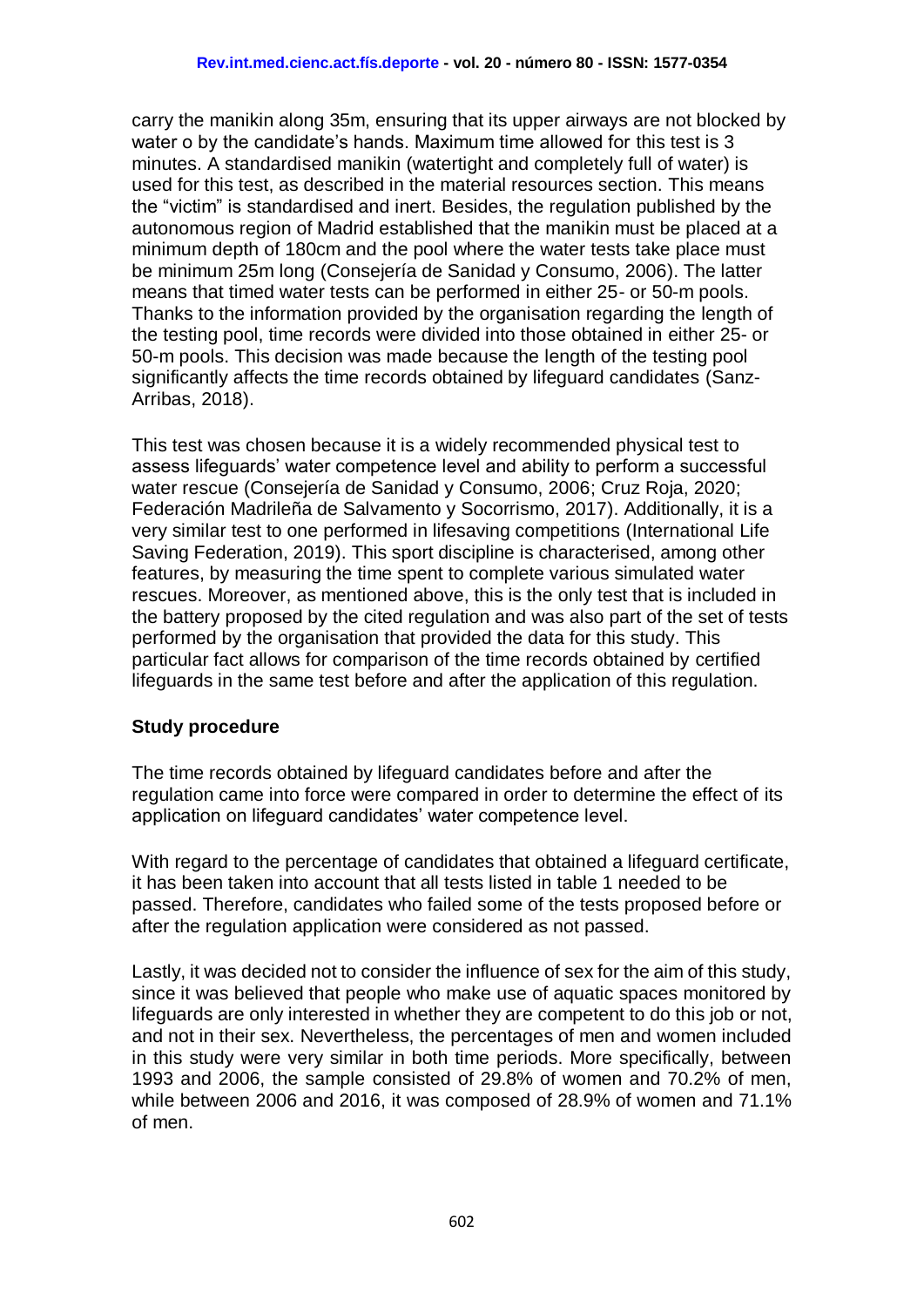# **RESULTS**





**Figure 2:** Percentage of lifeguard candidates passed and not passed after the regulation application.



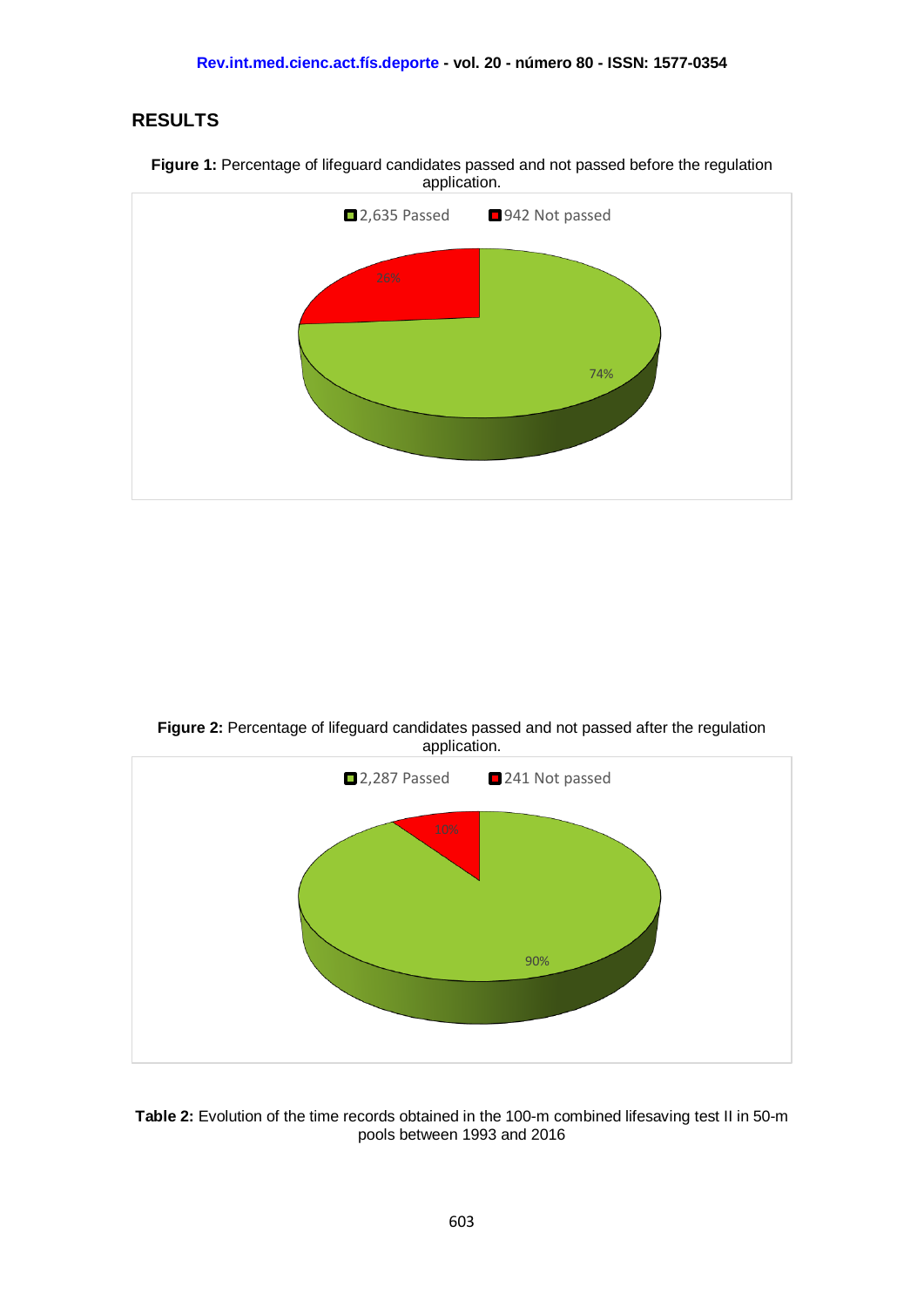| Group statistics                                                                                                |                   |      |        |       |      |  |  |  |
|-----------------------------------------------------------------------------------------------------------------|-------------------|------|--------|-------|------|--|--|--|
| Before and after the<br>Std. Error of I<br>Standard<br>regulation in 2006<br>the Mean<br>Deviation<br>Mean<br>N |                   |      |        |       |      |  |  |  |
| Combined test II time                                                                                           | From 1993 to 2006 | 1486 | 135.57 | 15.63 | .405 |  |  |  |
| in seconds                                                                                                      | From 2006 to 2016 | 565  | 153.21 | 19.23 | .809 |  |  |  |

**Figure 3:** Evolution of the time records obtained in the 100-m combined lifesaving test II in 50 m pools



#### **Table 3:** Results of the t-test in 50-m pools

| <b>Independent Samples Test</b>                         |                                     |      |           |                              |                     |                       |                                 |          |                                                           |  |
|---------------------------------------------------------|-------------------------------------|------|-----------|------------------------------|---------------------|-----------------------|---------------------------------|----------|-----------------------------------------------------------|--|
|                                                         | Levene's Test for                   |      |           |                              |                     |                       |                                 |          |                                                           |  |
|                                                         | Evolution<br>of '<br>Equality<br>οf |      |           |                              |                     |                       |                                 |          |                                                           |  |
| the<br>time l                                           | Variances                           |      |           | t-test for Equality of Means |                     |                       |                                 |          |                                                           |  |
| records<br>in<br>obtained<br>$100-m$<br>the<br>combined |                                     |      |           |                              |                     | Mean                  |                                 |          | 95%<br>Confidence<br>Interval of the<br><b>Difference</b> |  |
| lifesaving<br>test II (50-m                             | F                                   | Sig. |           | df                           | Sig. (2-<br>tailed) | <b>Differen</b><br>ce | Std. Error<br><b>Difference</b> | Lower    | Upper                                                     |  |
| pool)                                                   | 46.577                              | .000 | $-21.372$ | 2049                         | .000                | $-17.64$              | .82                             | $-19.25$ | $-16.02$                                                  |  |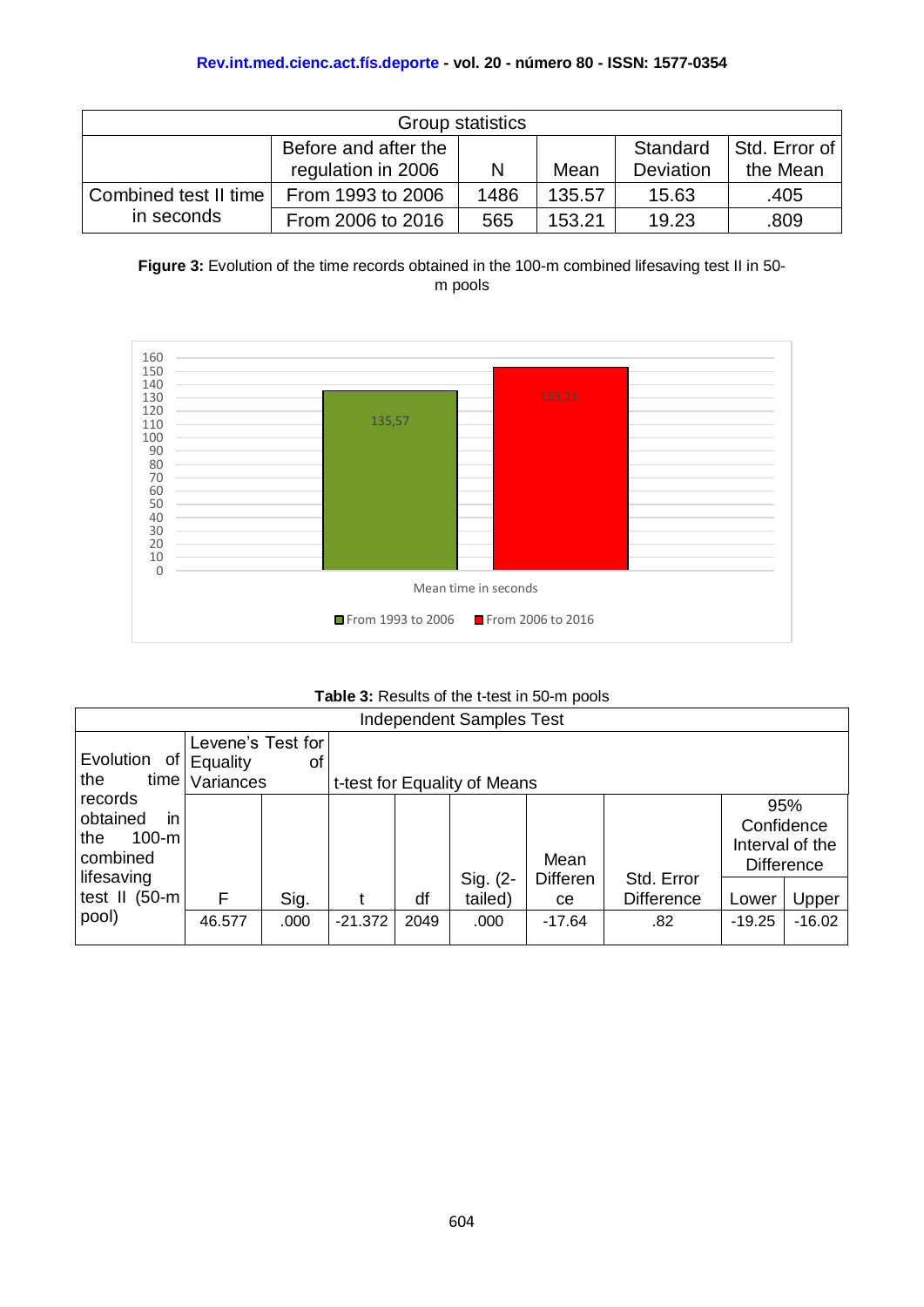#### **Rev.int.med.cienc.act.fís.deporte - vol. 20 - número 80 - ISSN: 1577-0354**

| <u>DUUIS DULWUUTI TUUU AHU LUTU</u>            |                    |      |        |           |             |  |  |  |
|------------------------------------------------|--------------------|------|--------|-----------|-------------|--|--|--|
| Group statistics                               |                    |      |        |           |             |  |  |  |
| Std. Error<br>Before and after the<br>Standard |                    |      |        |           |             |  |  |  |
|                                                | regulation in 2006 |      | Mean   | Deviation | of the Mean |  |  |  |
| Combined test II time                          | From 1993 to 2006  | 879  | 138.16 | 16.649    | .562        |  |  |  |
| in seconds                                     | From 2006 to 2016  | 1719 | 148.86 | 19.434    | .469        |  |  |  |

**Table 4:** Evolution of the time records obtained in the 100-m combined lifesaving test II in 25-m pools between 1993 and 2016

#### **Figure 4**: Evolution of the time records obtained in the 100-m combined lifesaving test II in 25-m pools



#### **Table 4:** Results of the t-test in 25-m pools

| <b>Independent Samples Test</b>           |                                  |      |           |                              |          |                         |                   |         |                                                        |  |
|-------------------------------------------|----------------------------------|------|-----------|------------------------------|----------|-------------------------|-------------------|---------|--------------------------------------------------------|--|
| Evolution of<br>time<br>the               | Levene's Test<br>for Equality of |      |           |                              |          |                         |                   |         |                                                        |  |
| records                                   | Variances                        |      |           | t-test for Equality of Means |          |                         |                   |         |                                                        |  |
| obtained in<br>$100-m$<br>the<br>combined |                                  |      |           |                              | Sig. (2- | Mean<br><b>Differen</b> | Std. Error        |         | 95% Confidence<br>Interval of the<br><b>Difference</b> |  |
| lifesaving<br>test $II$ (25-              | F                                | Sig. |           | df                           | tailed)  | ce                      | <b>Difference</b> | Lower   | Lower                                                  |  |
| m pool)                                   | 35.769                           | .000 | $-13.916$ | 2596                         | .000     | $-10.69$                | .769              | $-12.2$ | $-9.19$                                                |  |

## **DISCUSSION**

Prior to discussing the results of this study, it must be clarified that all reflections and conclusions presented in this document refer only to the participants of this research. Therefore, the intention was never to extrapolate the results of this study to the whole lifeguard population. Nevertheless, given the sample characteristics and the subject under study, it is recommended to bear these results in mind when making decisions that affect lifeguard training.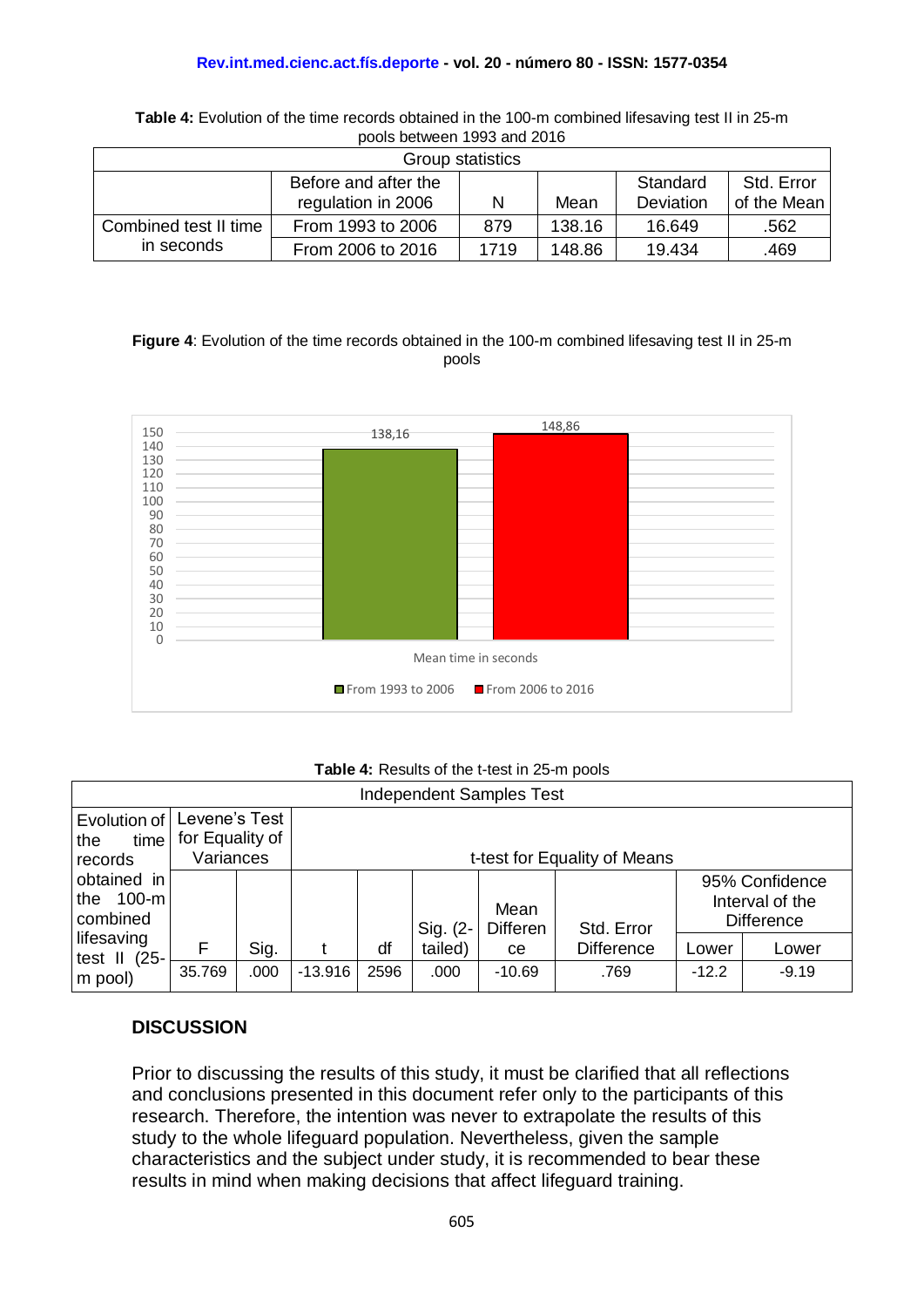The results of the present research revealed that the percentage of candidates who obtained a lifeguard certificate rose after the coming into force of the regulation set by the autonomous region of Madrid, but the water competence level of these professionals decreased significantly. More specifically, before the regulation application, 74% of the candidates passed all water tests, while this percentage increased up to 90% after its application. With regard to lifeguards' water competence level, it can be stated that time records obtained in the 100-m combined lifesaving test II before the regulation application in 2006 were significantly better than those obtained after the regulation implementation. This fact was confirmed in 25-m pools, where the mean time increased by 10.7 seconds (p≤0.001), and in 50-m pools, where the mean time increased by 17.6 seconds (p≤0.001). The differences found between the time records corresponding to 25- and 50-m pools are in line with the results described in a previous study (Sanz-Arribas, 2018). Therefore, it seems necessary to establish different time limits depending on the length of the pool where lifeguard candidates perform the water tests.

Everything seems to indicate that the results of the study are due to the reduction in number and level of difficulty of the timed water physical tests. As shown in table 1, before the regulation came into force, the organisation that provided the study data required to pass nine timed water tests and one apnoea test. By contrast, after the application of the regulation in this region, only three timed water physical tests need to be passed in order to obtain a lifeguard certificate for pools and aquatic facilities. In case the candidate would like to get a lifeguard certificate for natural water areas, they would need to pass one more test (see table 1).

The reduction in the number of timed physical tests may contribute to a reduction in time spent on evaluation. This means there would be longer time available for training and practice of lifesaving skills. Consequently, this measure could be deemed appropriate, provided that the tests chosen and the time limits established were suitable to assess whether the candidate would be able to perform a water rescue with significant chances of success. With regard to this, it must be remembered that literature recommends lifeguards being competent in water and mastering water rescue skills with the aim to reduce the in-water rescue time, to minimise the victim's exposure time to hypoxia and to allow for a resuscitation procedure with significant chances of success (Austin & Macintosh, 2013; Martínez & Hooper, 2014; Szpilman et al., 2014; Neumar et al., 2015). According to the information presented in table 1, it seems evident that, except for the 100-m combined lifesaving test II, which has not been modified at all, the time allowed for all tests currently required in this region seems to be more than enough (Sanz-Arribas, 2018) and, in any case, the tests seem to be less demanding than the former ones. This reduction in level of difficulty may allow candidates with lower water competence level to obtain a lifeguard certificate. An example of this idea is the substitution of the "300-m freestyle with clothes" test, with 8-min time limit, by the "300-m freestyle" test, with the same time limit. Regardless of the appropriateness of that test to evaluate lifeguards, it is undeniable that, given the same time limit, it is easier to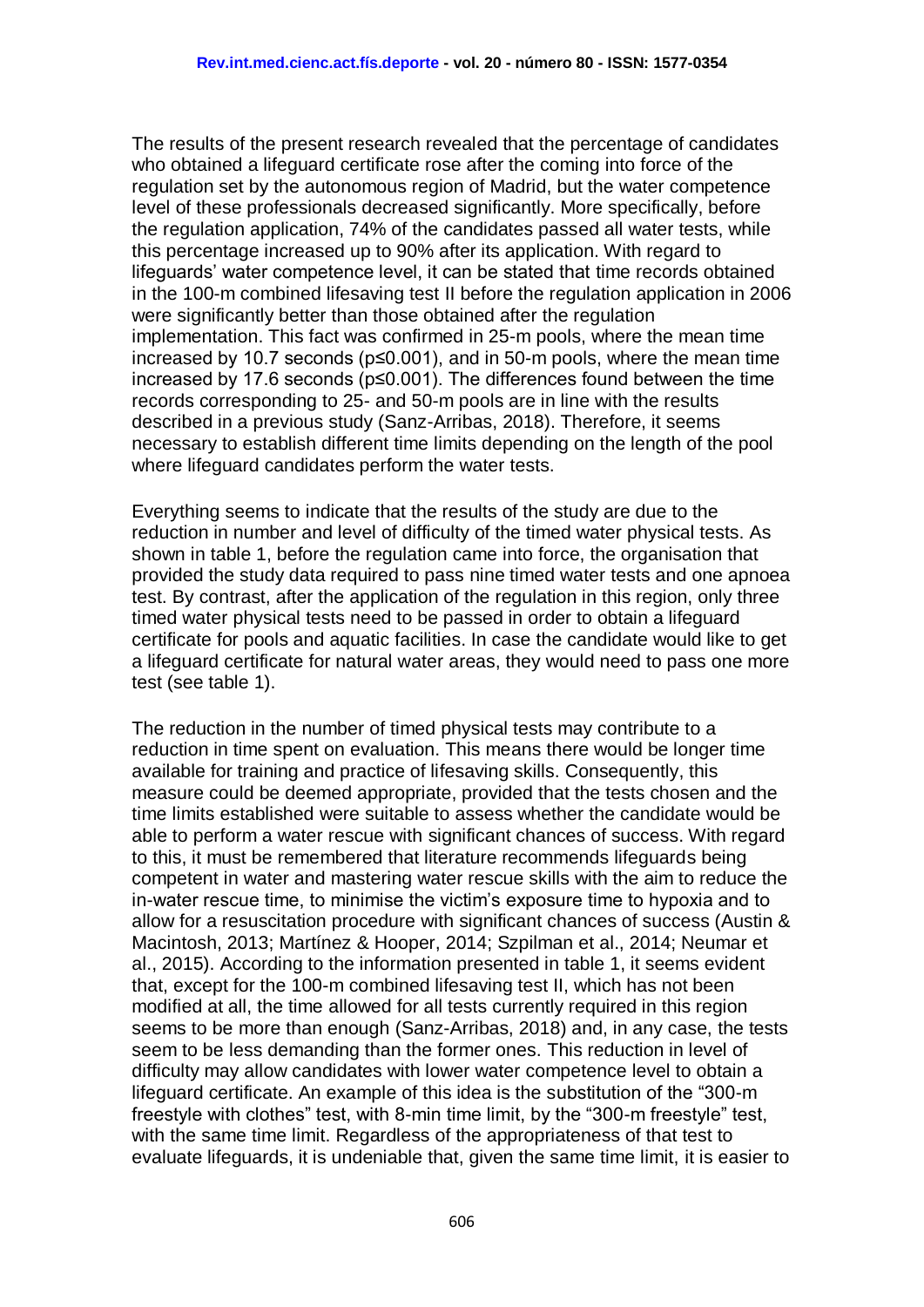complete the 300-m test swimming in a swimsuit than doing it wearing trousers and a t-shirt.

As mentioned above, the results also revealed that the time records obtained by lifeguards certified before the coming into force of Order 1319/2006 were significantly better than those achieved by lifeguards certified after its application. It must be born in mind that, within the chain of survival, seconds may be the difference between success and failure (Austin & Macintosh, 2013; Martínez & Hooper, 2014; Szpilman et al., 2014; Neumar et al., 2015). Moreover, in case a victim rescued from the water required cardiac massage, the rescuer's fatigue would negatively affect the final outcome of the resuscitation procedure (Abelairas Gómez, Romo Pérez & Barcala Furelos, 2013). This evidence suggests that lifeguards with higher water competence level would be able to start the resuscitation procedure after the water rescue with lower level of fatigue, since they are better adapted to intense in-water exercise. As important is the fact that lifeguards take a large risk when performing a water rescue (Real Federación Española de Salvamento y Socorrismo, 2019) and, even though currently available resources reduce the level of danger, the risk will always be higher for those rescuers who are not competent enough in an aquatic environment.

Lastly, although it has not been confirmed by scientific evidence, everything indicates that, if candidates had appropriate water competence level by the beginning of the lifesaving training course, longer time could be spent on training and practising specific lifesaving skills, instead of training and evaluating skills that can be acquired in swimming or fundamental water skill courses. This is why some organisations establish water physical tests to be passed by lifeguard candidates before starting the training course (International Life Saving Federation, 2013).

Due to all the above, it is recommended that the tests used to evaluate lifeguard candidates contribute to increasing the water competence level of these professionals and, therefore, to increase swimmers' and lifeguards' safety.

# **CONCLUSIONS**

To respond to the aim established in the present study, it is concluded that, after the application of the regulation in the autonomous region of Madrid, the number of candidates who obtain a lifeguard certificate has increased by 16%. Nevertheless, the water competence level of these professionals has decreased significantly (p≤0.001). Therefore, it is recommended that organisations and bodies that regulate lifeguard training establish aims and evaluation criteria that contribute to increasing the water competence level of these professionals.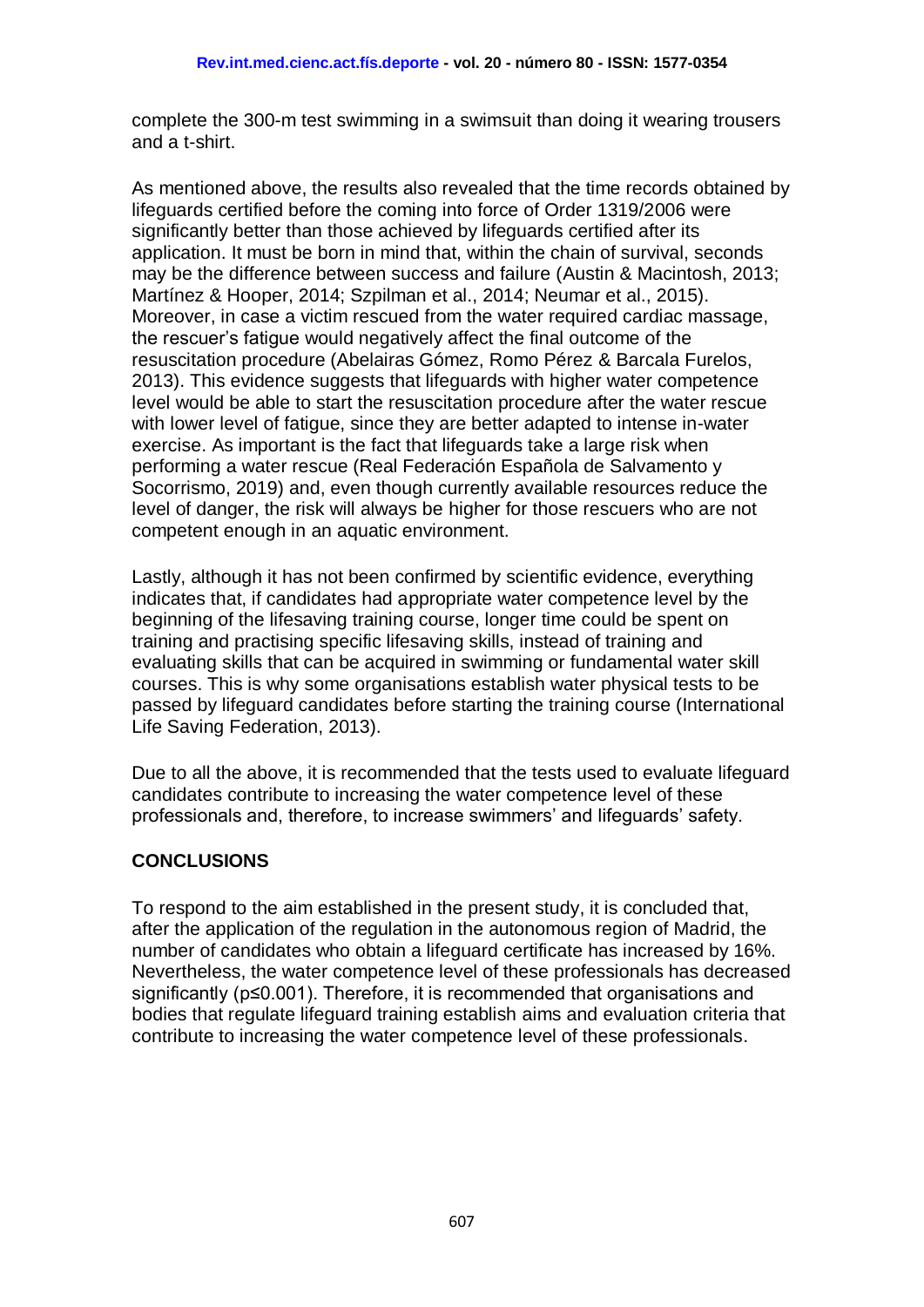# **REFERENCES**

- <span id="page-13-7"></span>Abelairas Gómez, C., Romo Pérez, V. & Barcala Furelos, R. (2013). Efecto de la fatiga física del socorrista en los primeros cuatro minutos de la reanimación cardiopulmonar posrescate acuático. *Emergencias, 25*, 184- 190.
- <span id="page-13-8"></span>Austin, S., & Macintosh, I. (2013). Management of drowning in children. *Paediatrics and Child Health, 23*(9), 397-401. <https://doi.org/10.1016/j.paed.2013.05.018>
- Consejería de Sanidad y Consumo. (2006). Orden 1319/2006, de 27 de junio, de la Consejerìa de Sanidad y Consumo, por la que se establecen los criterios que permitan establecer los niveles de formación del personal que preste sus servicios como socorrista en piscinas, instalaciones cuáticas y medio natural de la Comunidad de Madrid. *Boletín Oficial de la Comunidad de Madrid 14 de julio,*(166), 53-82.
- <span id="page-13-1"></span>Decreto 80/1998, de 14 mayo de la Consejería Sanidad y Servicios Sociales por el que se regulan las Condiciones higiénico-sanitarias de las piscinas de uso colectivo (1998).
- <span id="page-13-9"></span>Cruz Roja. (2020). Socorrista acuático, 2020, from [http://www.cruzroja.es/principal/web/formacion/informacion](http://www.cruzroja.es/principal/web/formacion/informacion-curso?cod_curso=446503)[curso?cod\\_curso=446503](http://www.cruzroja.es/principal/web/formacion/informacion-curso?cod_curso=446503)
- <span id="page-13-2"></span>Ellis & Associates. (2002). *El profesional del rescate acuático*. Barcelona: Paidotribo.
- <span id="page-13-10"></span>Federación Madrileña de Salvamento y Socorrismo. (2017). Curso de Formación de Socorrista en Playa y Medio Natural 2017, from [http://www.fmss.es/ajax.php?accion=modalcomo-es-el](http://www.fmss.es/ajax.php?accion=modalcomo-es-el-curso&id_curso=374)[curso&id\\_curso=374](http://www.fmss.es/ajax.php?accion=modalcomo-es-el-curso&id_curso=374)
- <span id="page-13-3"></span>García Sanz, A., García Sanz, J. L. & Díez Herrero, J. M. (2015). *Técnicas de rescate y lesión medular en el medio acuático* (Real Federación Española de Salvamento y Socorrismo ed.). España: Difusión Avances de Enfermería.
- <span id="page-13-0"></span>Harrell, A. (2001). Does supervision by lifeguards make a difference in rule violations? Effects of lifeguards. *Psychological Reports, 89*(2), 327-330.
- <span id="page-13-4"></span>International Life Saving Federation. (2000). International Life Saving Federation, Pool Lifeguard 2017, from [http://www.ilsf.org/sites/ilsf.org/files/Certification/ILSCertificates/APP%20](http://www.ilsf.org/sites/ilsf.org/files/Certification/ILSCertificates/APP%2008%20ILS%20Lifeguard%20Pool.pdf) [08%20ILS%20Lifeguard%20Pool.pdf](http://www.ilsf.org/sites/ilsf.org/files/Certification/ILSCertificates/APP%2008%20ILS%20Lifeguard%20Pool.pdf)
- <span id="page-13-5"></span>International Life Saving Federation. (2007). Fitness Testing for Lifeguards, from<http://www.ilsf.org/content/fitness-testing-lifeguards>
- <span id="page-13-6"></span>International Life Saving Federation. (2013). International Life Saving Federation, beach lifeguard., 2017, from [http://www.ilsf.org/sites/ilsf.org/files/Certification/ILSCertificates/APP%20](http://www.ilsf.org/sites/ilsf.org/files/Certification/ILSCertificates/APP%2010%20ILS%20Lifeguard%20Beach.pdf) [10%20ILS%20Lifeguard%20Beach.pdf](http://www.ilsf.org/sites/ilsf.org/files/Certification/ILSCertificates/APP%2010%20ILS%20Lifeguard%20Beach.pdf)
- <span id="page-13-11"></span>International Life Saving Federation. (2019). Competition Rule Book, Rules, Standards and Procedures for Lifesaving World Championships and ILS-Sanctioned Competitions. Leuven, Belgium: International Life Saving Federation. Retrieved from https:/[/www.ilsf.org/wp](http://www.ilsf.org/wp-content/uploads/2019/10/ILS-2019-Competition-Rulebook-Final-as-at-15-October.pdf)[content/uploads/2019/10/ILS-2019-Competition-Rulebook-Final-as-at-15-](http://www.ilsf.org/wp-content/uploads/2019/10/ILS-2019-Competition-Rulebook-Final-as-at-15-October.pdf) [October.pdf.](http://www.ilsf.org/wp-content/uploads/2019/10/ILS-2019-Competition-Rulebook-Final-as-at-15-October.pdf)